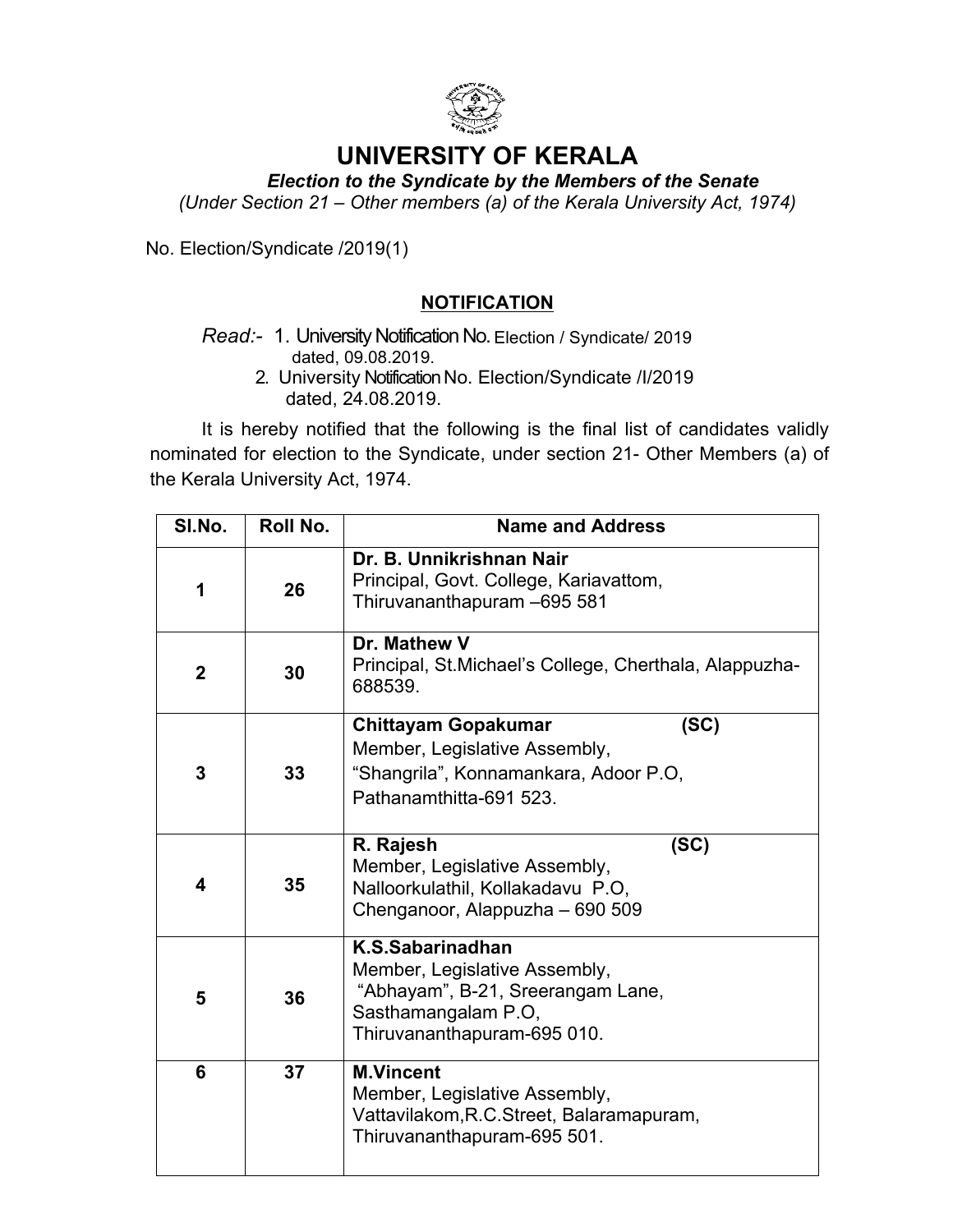| $\overline{7}$ | 40 | Dr. Nazeeb S<br>Assistant Professor,<br>School of Distance Education, Palayam.                                                                           |
|----------------|----|----------------------------------------------------------------------------------------------------------------------------------------------------------|
| 8              | 41 | Ajith Kumar.J.N<br>Assistant Professor, English,<br>Govt. College for Women, Vazhuthacaud,<br>Thiruvananthapuram.                                        |
| 9              | 45 | Jairaj J<br><b>Assistant Professor, Physical Education</b><br>Govt. College, Attingal, Thiruvananthapuram                                                |
| 10             | 50 | Dr. Kavitha, K.R.<br>Assistant professor, Botany,<br>S.N. College, Chempazhanthi.                                                                        |
| 11             | 51 | R Arunkumar<br>Associate Professor, Physical Education<br>K.S.M.D.B College, Sasthamcottah.                                                              |
| 12             | 53 | Dr. M.Vijayan Pillai<br>Associate Professor, Malayalam,<br>NSS College, Nilamel.                                                                         |
| 13             | 56 | Dr. Abraham A<br>Assistant Professor, Physics,<br>Christian College, Chengannur.                                                                         |
| 14             | 62 | <b>B P Murali</b><br>Member, District Panchayath, Thiruvananthapuram,<br>Mampazhikathu Veedu, Pullayil P O,<br>Kilimannoor, Thiruvananthapuram District. |
| 15             | 65 | <b>Viswan Padanilam</b><br>Alappuzha District Panchayath<br>Noorukodipadeetathil, Padanilam. P.O.<br>Alappuzha District.                                 |
| 16             | 67 | <b>Bijukumar G</b><br>Section Officer (Hr.Gr),<br>University Office, Thiruvananthapuram                                                                  |
| 17             | 70 | S.Jayaram<br>Lab Assistant, TKMM College,<br>Nangiarkulangara                                                                                            |
| 18             | 86 | Sri.Shaik. P. Harriz                                                                                                                                     |